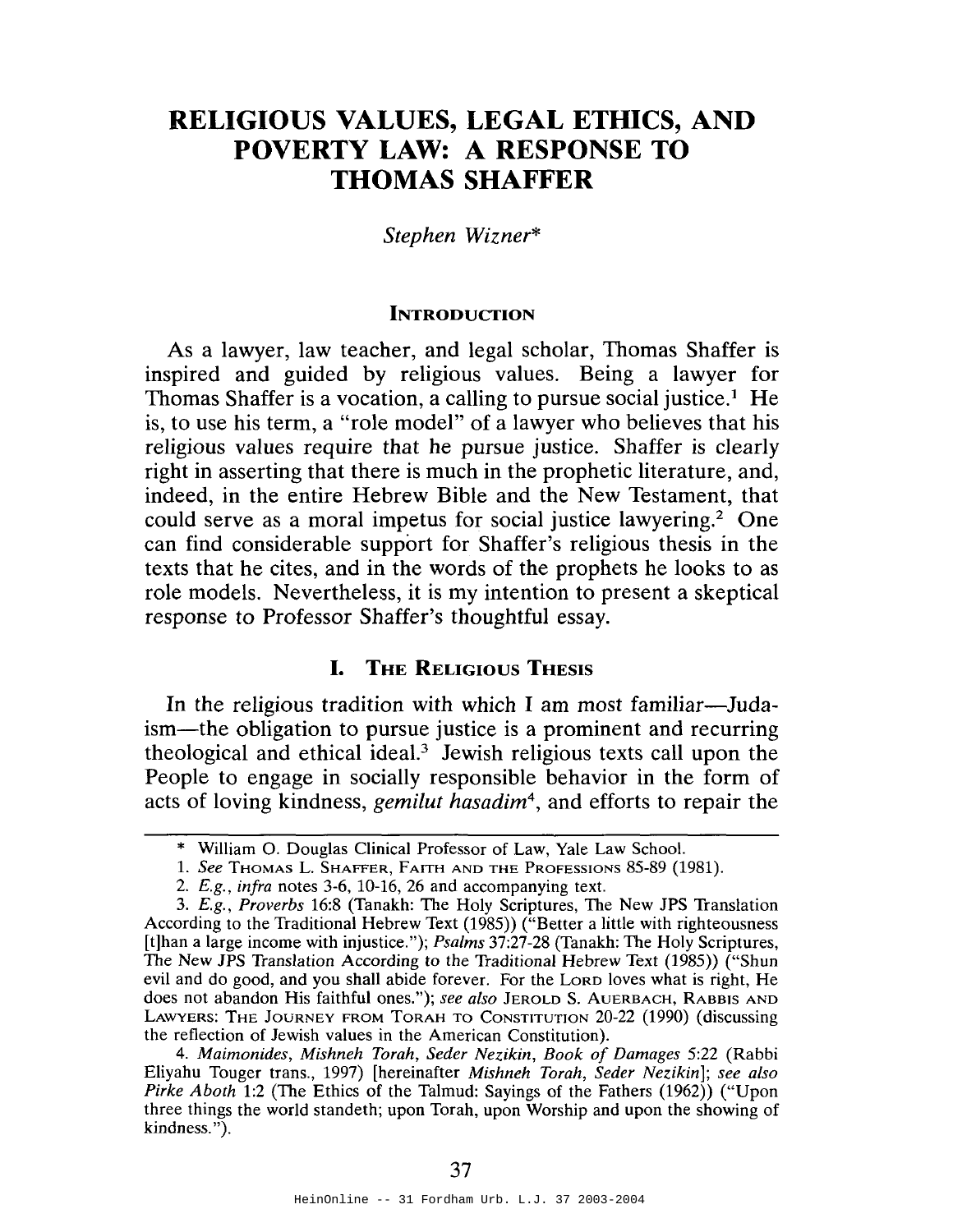world, *tikkun olam*.<sup>5</sup> Jewish theology contemplates the active participation of human beings in helping to bring about the messianic vision of a world of justice and peace.6 The religious thesis is that the absorption of Jewish religious thought and the inculcation of Jewish ethical values lead many, even antireligious, Jews to engage in social justice activism.?

There is much in Jewish religious thought, ideology and values to support the religious thesis. A central theme of the Bible, the Prophets, and the Writings is "justice", not in the Greek sense of harmony, but rather as righteousness, and the doing of good deeds.8 The Hebrew word for justice, *tzedek* and the Hebrew word for charity, *tzedakah*, are from the same Hebrew root.<sup>9</sup>

In Jewish religious thought, doing justice is an obligation commanded by God.<sup>10</sup> The religious duty to pursue justice is the keynote of the humane legislation of the Torah, and of the insistence on social righteousness by Israel's Prophets, Psalmists, and Sages.<sup>11</sup>

In the Torah, God repeatedly admonishes the Israelites to be kind and generous to the stranger, the widow, the orphan, and the poor.<sup>12</sup> The divine prohibition against oppressing strangers occurs

*7. See, e.g.,* LAWRENCE H. FUCHS, THE POLITICAL BEHAVIOR OF AMERICAN JEWS 178 (1956) (suggesting that Jewish values, such as an emphasis on learning and charity, have helped to guide Jewish political behavior); MOSES RISCHlN, THE PROM-ISED CITY: NEW YORK'S JEWS, 1870-1914, at 166 (1962) ("For most Jewish socialists, although often unaware of it, socialism was Judaism secularized."); GERALD SORIN, THE PROPHETIC MINORITY: AMERICAN JEWISH IMMIGRANT RADICALS, 1880-1920, at 111-20 (Paula Hyman & Deborah Dash Moore eds., 1985) (theorizing about why Jews are attracted to socialism).

*8. See* FUCHS, *supra* note 7, at 178.

9. MAYER SCHACHTER-HACHAM, MICHLAL HALASHON B'ELEPH SHORASHIM: MILON DIKDUK IVRI-ANGLI [ENCYCLOPEDIA OF THE LANGUAGE IN 1,000 ROOTS: HEBREW-ENGLISH GRAMMATICAL DICTIONARY] 565-66 (1968).

*10. E.g., Deuteronomy* 16:20 (Tanakh: The Holy Scriptures, The New JPS Translation According to the Traditional Hebrew Text (1985)) ("Justice, justice shall you pursue, that you may thrive and occupy the land that the LORD your God is giving you.").

*11. See, e.g., Psalms* 11:5-7 ("The LORD seeks out the righteous man, but loathes the wicked one who loves injustice.... For the LORD is righteous; He loves righteous deeds; the upright shall behold his face.").

*12. E.g., Deuteronomy* 15:7 ("If ... there is <sup>a</sup> needy person among you, one of your kinsmen in any of your settlements in the land that the LORD your God is giving

<sup>5.</sup> This is a goal that Judaism teaches must always be pursued, thought it will never be fully accomplished. *See Pirke Aboth* at 2:21 ("The work is not upon thee to finish, nor art thou free to desist from it."); *see also Psalms* 34:15 ("Shun evil and do good; seek amity and pursue it.").

*<sup>6.</sup> See, e.g., Zechariah* 8:16-17 (Tanakh: The Holy Scriptures, The New JPS Translation According to the Traditional Hebrew Text (1985)) ("These are the things you are to do: Speak the truth to one another, render true and perfect justice in your gates. And do not contrive evil against one another, and do not love perjury, because all those are things that I hate-declares the LORD.").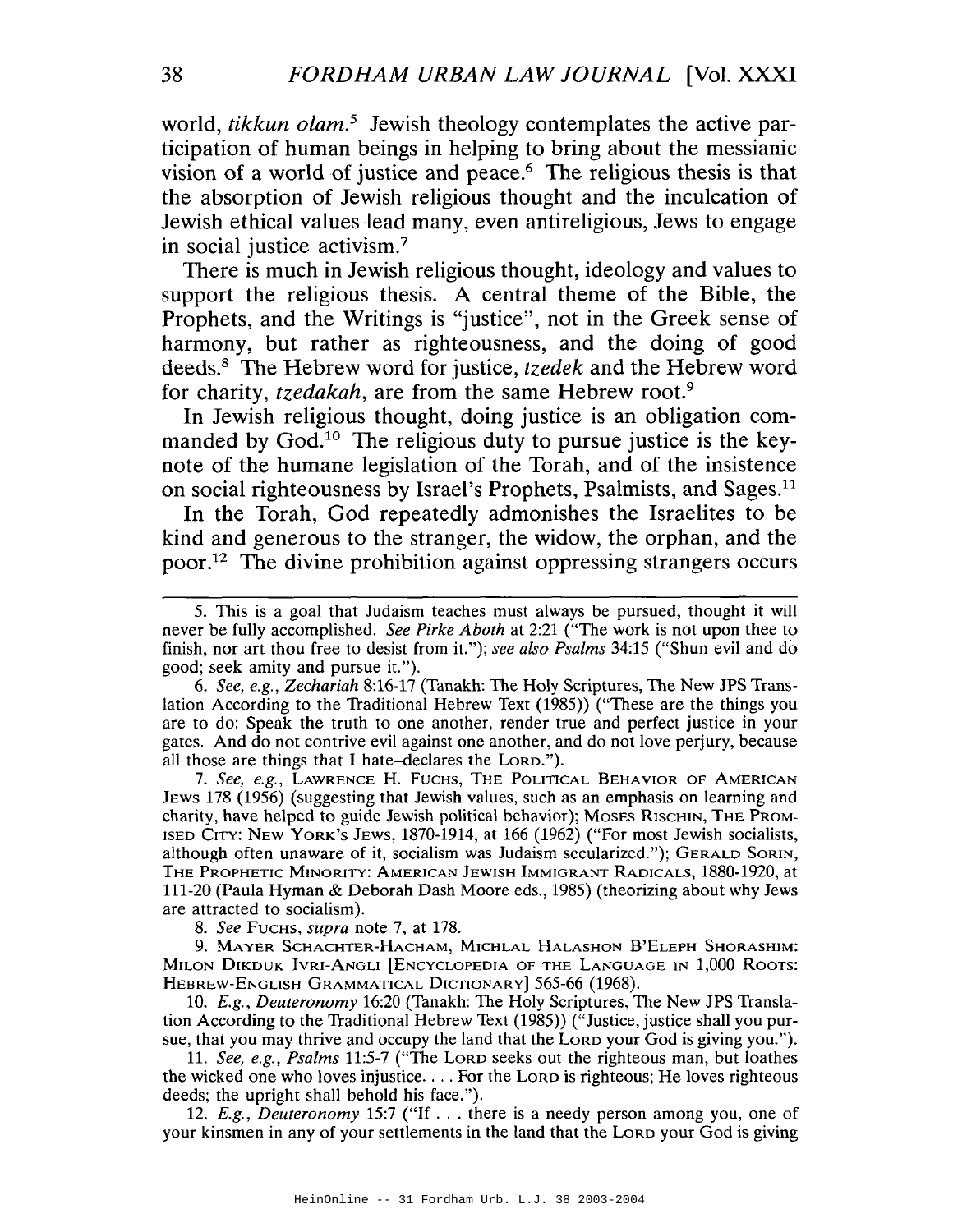in no fewer than thirty-six places in the Torah, $13$  usually accompanied by similar exhortations regarding widows and orphans.<sup>14</sup> The ethical injunction to do justice to the poor and disadvantaged appears repeatedly throughout the Hebrew Bible,15 inviting an understanding of the constitutive Jewish religious text as a manifesto for activism in furtherance of social justice.

In the Hebrew Bible, God is never satisfied with mere ritual observance; He demands that the people act justly.<sup>16</sup> The idea of commandments, *mitzvot,* that impose obligations on individuals to pursue justice permeates Jewish religious thought, engendering what the late Robert Cover called "a Jewish jurisprudence of the social order."17 In Cover's words: "The basic word of Judaism is obligation or mitzvah.... Indeed, to be one who acts out of obligation is the closest thing there is to a Jewish definition of completion as a person within the community."18

What evidence is there that this Jewish tradition of religious obligation to do justice, to perform acts of loving kindness, to make the world a better place, has permeated the souls of Jewish social activist lawyers and motivated their behavior?

Gerald Sorin has offered in support of the religious thesis his collective biography of 170 American Jewish immigrant radicals.<sup>19</sup> Sorin concludes that:

The great bulk of the Jewish men and women who came to socialism had been saturated in Jewish tradition and Jewish culture. To them socialism, though a political movement, was more than the mere program of a political party. To them socialism was more than an economic or sociological doctrine, it was an ethical system. Even atheists . . . proved by their words and their actions that Jewish ethical precepts and religious values still had a strong hold on them, and that their upbringing and

*14. See id.*

*16. E.g.,* sources cited *supra* notes 6, 10, 12; *infra* note 26 and accompanying text.

*17. See* Robert Cover, *Obligation: A Jewish Jurisprudence of the Social Order, 5* J.L. & RELIGION 65, 65 (1988).

*19. See* SaRIN, *supra* note 7, at 2.

you, do not harden your heart and shut your hand against your needy kinsman."); *Exodus* 22:20-22 (Tanakh: The Holy Scriptures, The New JPS Translation According to the Traditional Hebrew Text (1985)) ("You shall not wrong a stranger or oppress him, for you were strangers in the land of Egypt. You shall not ill-treat any widow or orphan. If you do mistreat them, <sup>I</sup> will heed their outcry ...").

<sup>13.</sup> J. H. HERTZ, THE PENTATEUCH AND HAFfORAHS 314 (Sonano Press 2d ed. 1960).

*<sup>15.</sup> Id.* (noting that the Hebrew Bible contains a "constantly-repeated exhortation" that one not oppress widows, strangers, or orphans).

*<sup>18.</sup> Id.* at 66-67.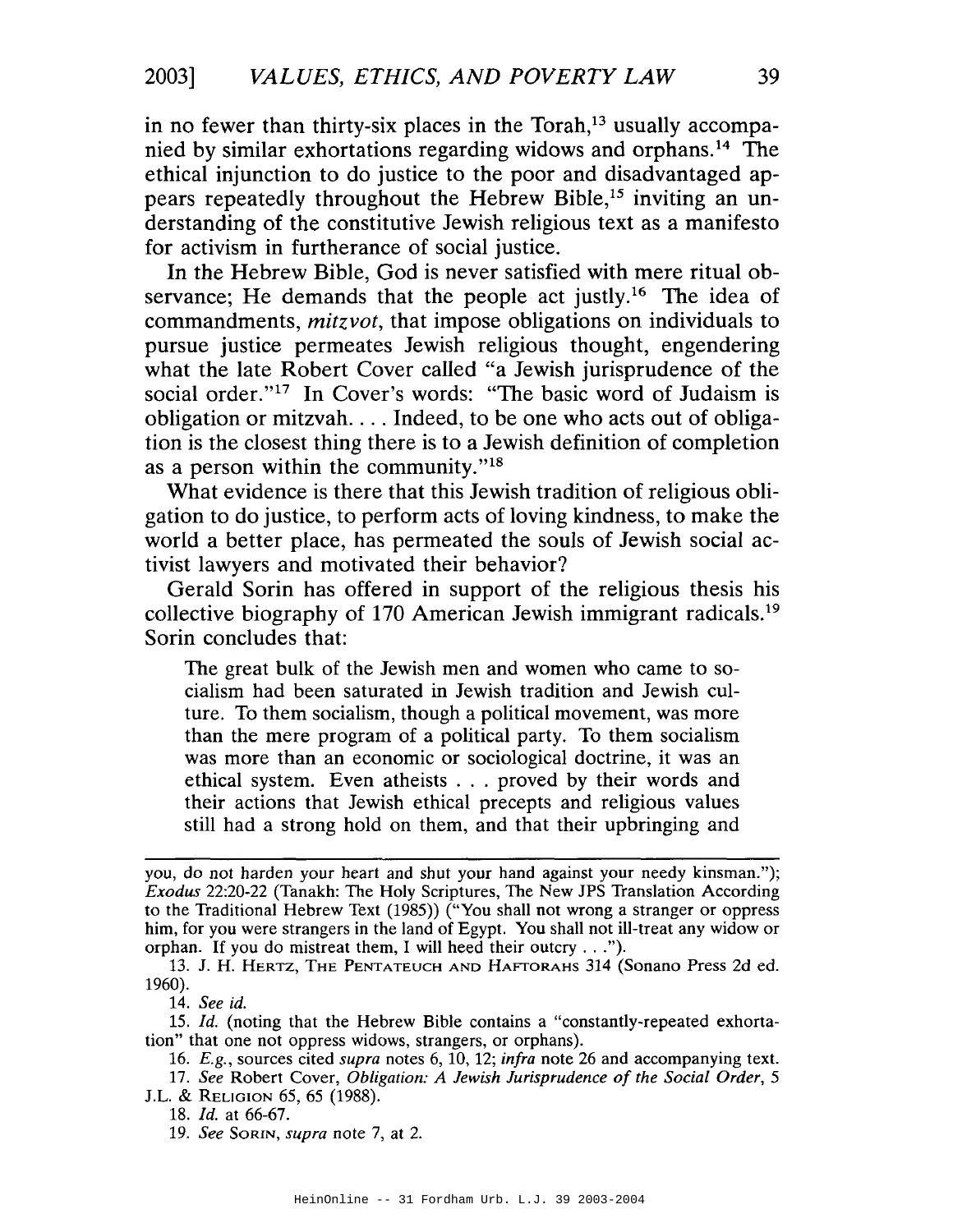training prepared them to be more receptive to radical ideology.<sup>20</sup>

Typical of the Jewish socialists whose stories and political beliefs are brought to life in Sorin's book is Morris Winchevsky, whom Sorin calls "the patriarch of Jewish socialism."<sup>21</sup> Winchevsky was militantly antireligious.<sup>22</sup> "My greatest pleasure," he wrote, "had been in proving that Moses did not write the Torah, that Joshua did not rearrange the course of the sun and the moon, that David was not a very nice man and Solomon not always wise."23

Yet, this same Morris Winchevsky, "whose disbelief," according to Sorin, "approached fanaticism"<sup>24</sup>, would nevertheless confess:

[F]or almost everything I write I have to thank that poetpreacher [Isaiah] who entered my heart and mind with love for orphans and widows and other defenseless and oppressed peopIe ... with his hatred for everything that stands for robbery and murder and deceit under whatever mask it parades. . . . I am grateful . . . not to him alone, but also to Amos and Hosea before him and Micah after him.<sup>25</sup>

Like Morris Winchevsky and Thomas Shaffer, I find "ancestors" in the Bible who serve as social justice role models for me. Every year on Yom Kippur I am deeply moved and challenged by the words of the Prophet Isaiah, which are a central feature of the synagogue service:

Like a nation that does what is right, [t]hat has not abandoned the laws of its God, [t]hey ask Me for the right way, [t]hey are eager for the nearness of God: "Why, when we fasted, did You not see? When we starved our bodies, did You pay no heed?" Because on fast day [y]ou see to your business [a]nd oppress all your laborers! Because you fast in strife and contention, [a]nd you strike with a wicked fist! Your fasting today is not such [a]s to make your voice heard on high. Is such the fast I desire, [a] day for men to starve their bodies? Is it bowing the head like a bulrush [a]nd lying in sackcloth and ashes? Do you call that a fast, a day when the LORD is favorable? No, this is the fast I desire: [t]o unlock fetters of wickedness, [a]nd untie the cords of the yoke [t]o let the oppressed go free; [t]o break off every yoke. It is to share your bread with the hungry, [a]nd to take

<sup>20.</sup> *Id.* at 164.

*<sup>21.</sup>* /d. at 114.

<sup>22.</sup> [d.

<sup>23.</sup> Id. (citation omitted).

<sup>24.</sup> Id.

*<sup>25.</sup> [d.* (alteration in original) (citation omitted).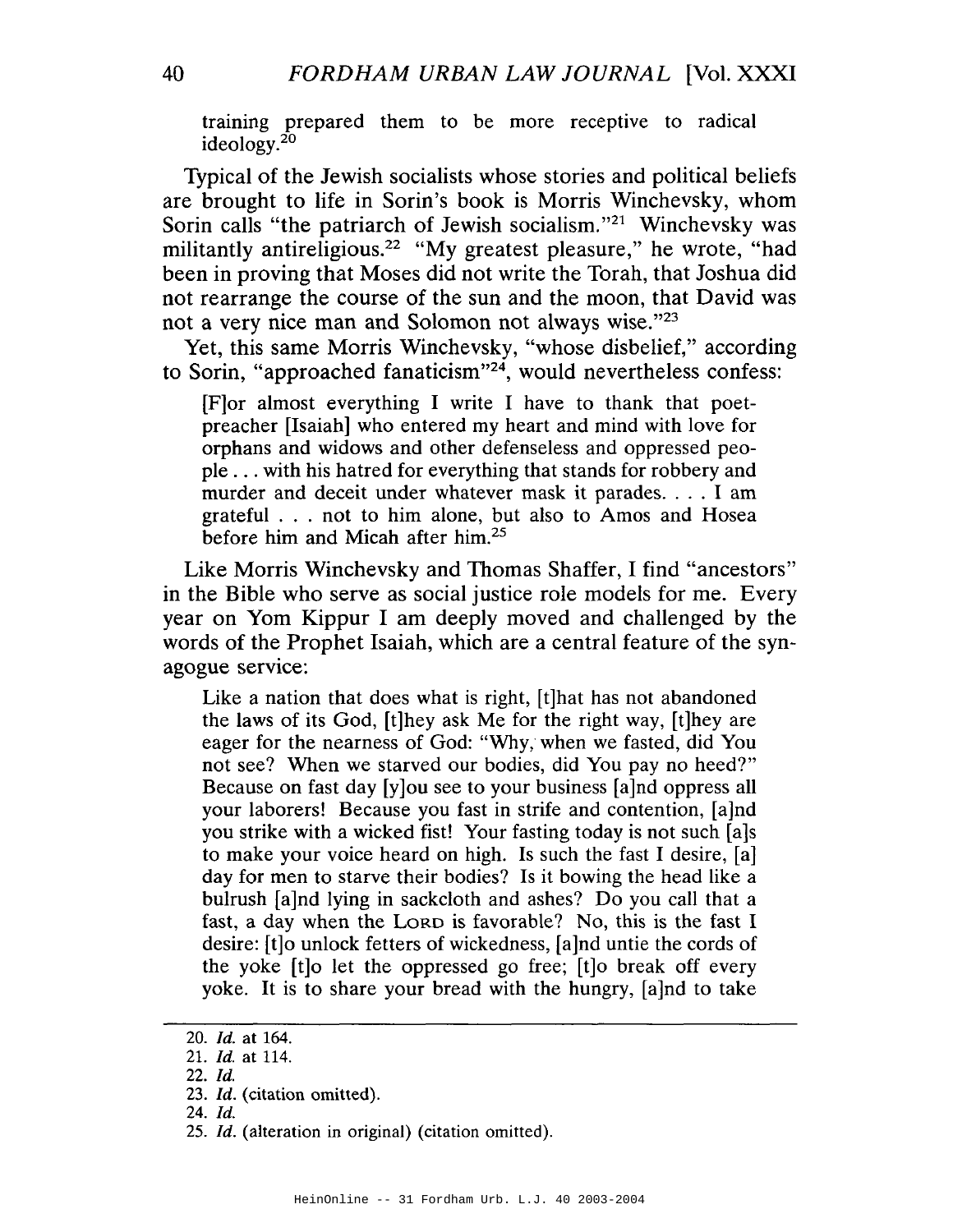the wretched poor into your home; [w]hen you see the naked, to clothe him, [a]nd not to ignore your own kin. Then shall your light burst through like the dawn [a]nd your healing spring up quickly; your Vindicator shall march before you, the Presence of the LORD shall be your rear guard. Then, when you call, the LORD will answer; [w]hen you cry, He will say: Here I am.<sup>26</sup>

## **II.** DOUBTS ABOUT **THE** RELIGIOUS THESIS

I *personally* agree with what Shaffer says about the relevance of religious values and religiously inspired individual role models, to my understanding of legal ethics and to my own law practice. I say "personally," because I am skeptical about the relevance of religious values to those who do not feel connected to or motivated by those values. In order for religious texts to have personal impact, one must, in some real sense, be touched and influenced by them. And I suspect that many law students and lawyers are not.

Moreover, even for lawyers who do feel connected to, or motivated by, religion and see it as relevant to their professional lives, I want to express my skepticism about religion as a source of authority and inspiration for legal ethics and the practice of law.

First, such evidence, as may exist, that appears to support a claim that religious values are the motivation for social justice activism, is inconclusive at best.27 A person's *belief* about the reasons for why she does what she does are as likely to be an after-the-fact explanation as they are to be the actual motivation for her behavior. It is equally plausible that individuals who are drawn to social justice

*<sup>26.</sup> Isaiah* 58:2-9 (Tanakh: The Holy Scriptures, The New JPS Translation According to the Traditional Hebrew Text (1985». Isaiah was not the only prophet to exhort the People to do justice. *See, e.g., Amos* 5:24 (Tanakh: The Holy Scriptures, The New JPS Translation According to the Traditional Hebrew Text (1985» ("[L]et justice well up like water, [r]ighteousness like an unfailing stream."); *Jeremiah* 21:12 (Tanakh: The Holy Scriptures, The New JPS Translation According to the Traditional Hebrew Text (1985» ("[T]hus said the LORD: Render just verdicts [m]orning by morning; [r]escue him who is robbed [f]rom him who defrauded him. Else My wrath will break forth like fire [a]nd burn, with none to quench it, [b]ecause of your wicked acts."); *Micah* 6:8 (Tanakh: The Holy Scriptures, The New JPS Translation According to the Traditional Hebrew Text (1985)) ("[T]he Lorp requires of you: [o]nly to do justice [a]nd to love goodness, [a]nd to walk modestly with your God ...").

*<sup>27.</sup> Compare* SHAFFER, *supra* note 1, at 39-40 (noting that although "the dominant figures in nineteenth-century American legal ethics" were believing Jews or Christians, the Bible was not included in their work in any way that "couldn't have been based just as well on Jeffersonian American civil religion"), *with* sources cited *supra* note 7 (supporting the suggestion that the absorption of religious thought and values leads to social justice activism).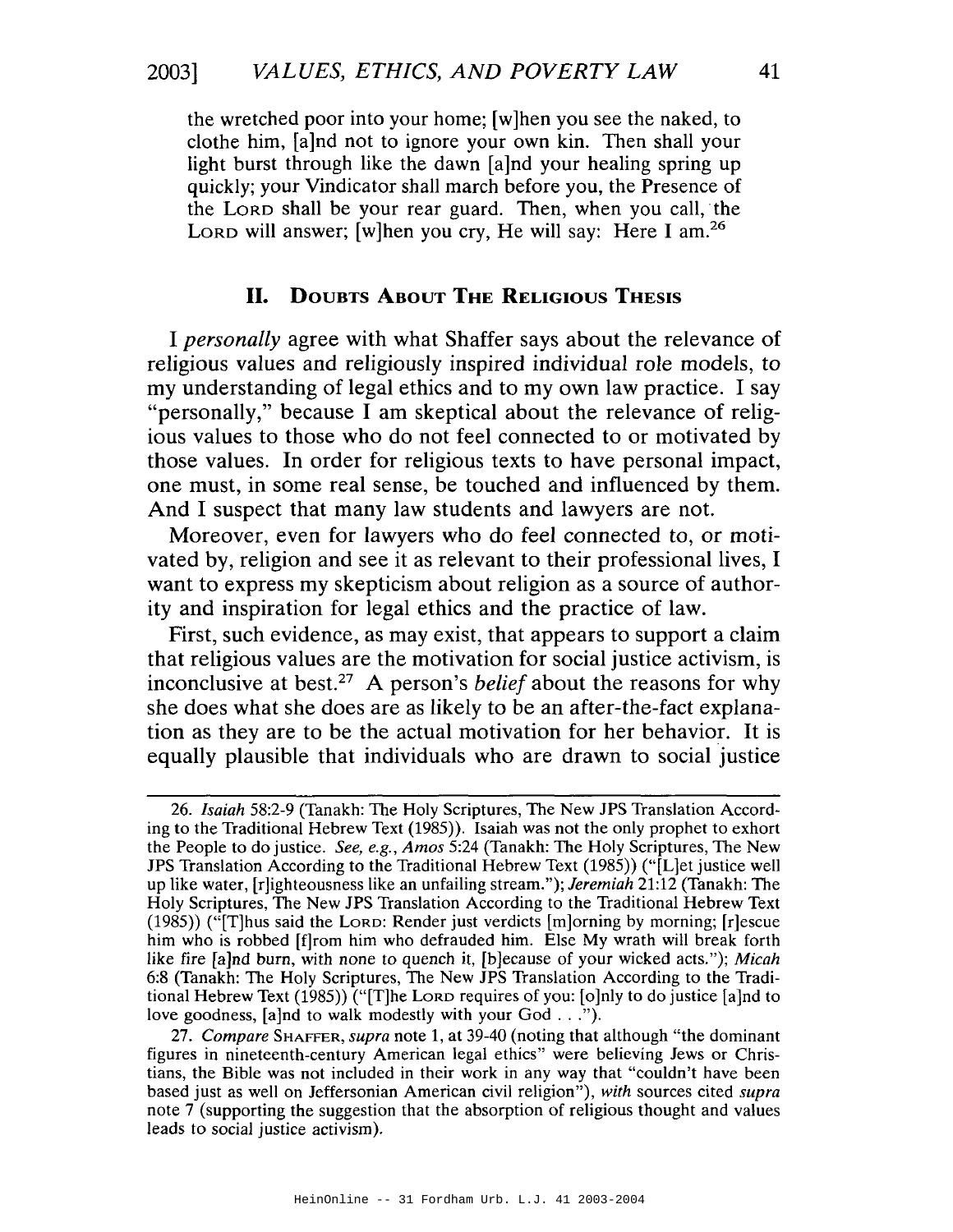work may also find attractive those aspects of religion that encourage socially responsible behavior.

Second, I think it is fair to say that many—if not most—religiously observant individuals, including those who are lawyers, tend not to be social justice activists. Over the centuries, and especially in modern times, the more religiously observant—those who are most knowledgeable about and committed to traditional religious practices and values-have not been social justice activists, and, on the whole, have tended to be politically conservative.<sup>28</sup> Like Martha Minow, I am attracted to an interpretation of Jewish tradition that obligates Jewish lawyers to advocate for those who are disadvantaged, and I agree with her that this is only one of several interpretations of what Jewish tradition teaches about the professional obligations of lawyers.<sup>29</sup>

Finally, and most significantly, not all social behavior that claims religion as its justification promotes justice.<sup>30</sup> If religion is cited as the motivation for socially desirable conduct, it is also claimed as justification for socially destructive actions, such as inter-religious violence and religious persecution.<sup>31</sup>

Even the Prophets—perhaps, especially the Prophets—are problematic role-models for law students and lawyers. In his essay, *Priest and Prophet,* the turn-of-the-century Hebrew writer and intellectual, Ahad Ha'am, offered a skeptical view of the Prophets as real-world actors.<sup>32</sup> He described the prophet as a one-dimensional man, obsessed by an *idée fixe*—Absolute Justice.<sup>33</sup> The prophet views the world through the prism of this ideal that he demands be put into practice. $34$  Throughout his lifetime he proclaims, exhorts, scolds, and nags, expending all of his energy on

*<sup>28.</sup> See also* SHAFFER, *supra* note 1, at 39-40.

<sup>29.</sup> Martha Minow, *On Being a Religious Professional: The Religious Turn in Professional Ethics,* 150 U. PA. L. REV. 661, 679-80 (2001).

*<sup>30.</sup> E.g., infra* notes 67-75 and accompanying text.

*<sup>31.</sup> E.g., infra* notes 67-75 and accompanying text.

<sup>32.</sup> Ahad Ha'Am, *Priest and Prophet, in* SELECTED ESSAYS OF AHAD HA'AM 123, 136-38 (Leon Simon ed., 1962); *see also* AUERBACH, *supra* note 3, at 49-68 (describing the longstanding difficulties in translating prophetic ideals into attainable societal goals); *cf* Marc Galanter, *A Vocation for Law? American Jewish Lawyers and Their Antecedents,* 26 FORDHAM URB. L.J. 1125, 1128-31 (1999) ("As modern readers, we tend to respond to the prophets' elevated universal morality and admire their courage, while filtering out their group-centered and god-centered revivalism and retaining a 'thin residue of ethical monotheism, cultic criticism and social justice.''' (footnote omitted)).

*<sup>33.</sup> See* Ha'Am, *supra* note 32, at 130-31, 133, 137.

*<sup>34.</sup> Id.* at 130-31.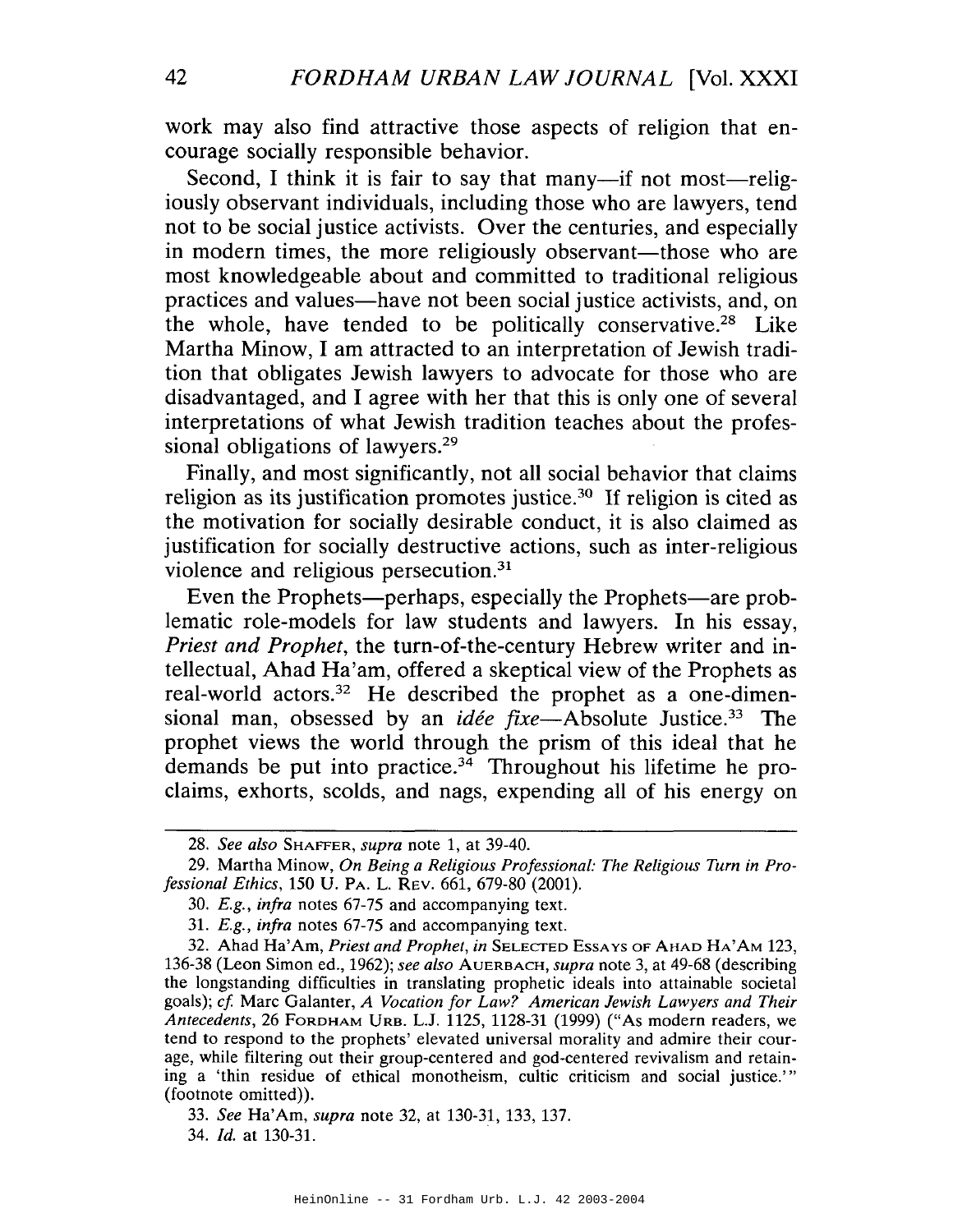demanding the realization of this ideal, to the point of being oblivious to what is humanly possible in the world around him.35

By nature the prophet is a fanatic.<sup>36</sup> Because he can never achieve his ideal, he is always seething with anger and anguish.<sup>37</sup> He is a man of strife and contention.<sup>38</sup> People mock him and call him crazy.<sup>39</sup> His truth is a truth that is revealed in prophecy, but can never be realized in action.40

In contrast, the pragmatic idealist—the human rights lawyer, the poverty lawyer-does not ignore reality. Rather, she makes a pact with reality. Unlike the prophet, who demands from the People what they will not and cannot give, the pragmatic idealist demands what *is* not, but *can* be, and struggles for its realization. She acts within the existing legal system, and employs existing legal tools, to champion the cause of the poor and dispossessed.

I do not view Charles Huston, or Thomas Shaffer, or other legal role models that Shaffer cites, as prophets. They are pragmatic idealists, motivated by a social ethic to use their intelligence, energy, skill and training-their "legal toolbox," in Thomas Shaffer's language-to strive for the realization of achievable goals in this world. Some of them may even be inspired by religious values and commitments. Even if they are not, their passion for justice is certainly consistent with some religious values.<sup>41</sup>

## **III.** RELIGIOUS VALUES AND SOCIAL JUSTICE

For the past sixteen years, during the first weekend in March, the Society of American Law Teachers has sponsored a public interest law retreat at Boston University's Sargent Camp, an outdoor recreation center in Peterborough, New Hampshire.<sup>42</sup> The retreat honors the memory of Robert Cover, who died in 1986, at the age of

*41. See, e.g.,* AUERBACH, *supra* note 3, at 21-22 (stating that a passion for justice was part of the unconscious inheritance that Jews brought to this country); Morgan Leyh, *Finding Social Justice at the Point Where the Legal System and Christianity Meet: The Role ofa Christian Attorney in Seeking Justice for the Poor,* 15 REGENT u.L. REV. 153, 163 (2002) (examining Biblical passages supporting the social justice objectives of poverty lawyers).

42. *Public Interest Law Retreats: Retreat Dates and Information,* Soc'y of Am. Law Teachers, *at* http://www.saltlaw.org/publicinterest.htm (last visited Sept. 26, 2003)

*<sup>35.</sup> See id.*

<sup>36.</sup> *See id.*

*<sup>37.</sup> Id.* at 131.

*<sup>38.</sup> Id.*

*<sup>39.</sup>Id.*

*<sup>40.</sup> See id.* at 130 (explaining that a prophet's "gaze is fixed always on what *ought* to be in accordance with his own convictions; never on what *can* be consistently with the general condition of things outside himself.").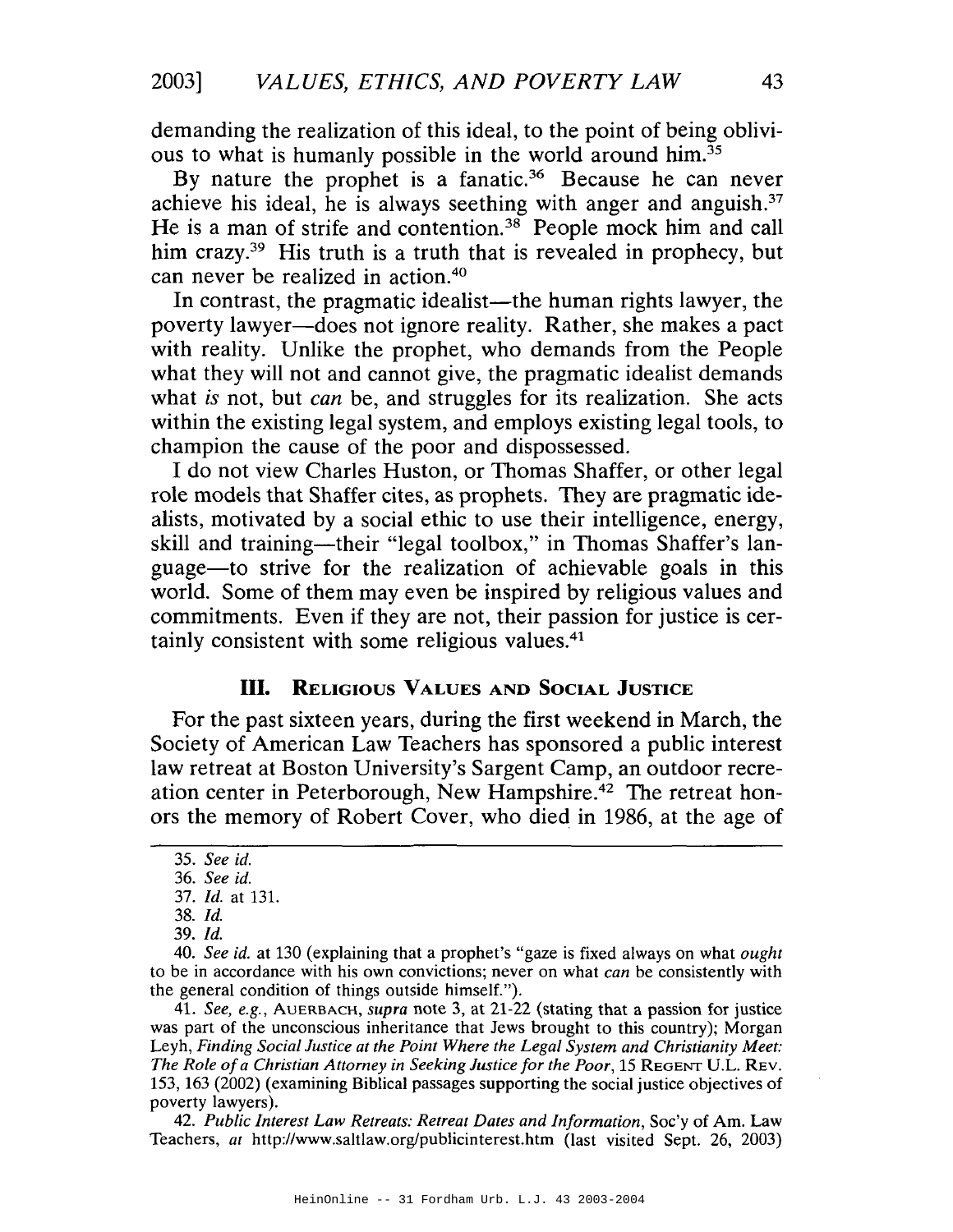forty-two. <sup>43</sup> Cover was a beloved law professor and social activist who was himself inspired and motivated by religious values.<sup>44</sup> At the retreat, law students, law teachers, and public interest lawyers spend the weekend together, learning from, supporting, and encouraging one another in their common pursuit of social justice.45

One of those retreats, several years ago, happened, coincidentally, to take place during the Jewish festival of Purim, on which observant Jews go to the synagogue to listen to the public reading of the biblical Book of Esther.<sup>46</sup> The holiday commemorates the role of Esther and her uncle, Mordecai, in the deliverance of the Jews of Shusan from a threatened massacre planned by Haman, the chief courtier of King Ahashuerus.<sup>47</sup>

I brought photocopies of an English translation of the Book of Esther to the retreat, hoping that some of the participants might be willing to join me in a public reading and discussion of the text. Many of the students, teachers, and lawyers in attendance joined me in reading and discussing the biblical text, among them two of the perennial retreat participants, Milner Ball,<sup>48</sup> a Protestant minister and lawyer who is a law professor at the University of Georgia, and Henry Schwarzschild, who was a long-time prominent advocate for abolition of the death penalty.

The violence of the narrative of the Book of Esther came as a surprise to many in the group. The story has accounts of capital punishment,<sup>49</sup> revenge killings,<sup>50</sup> and a bloody massacre.<sup>51</sup> Many

*44. See* Cover, *supra* note 17, at 65.

*45. Retreat Dates and Information, supra* note 42 ("The Retreats provide a time for faculty, students and practitioners to come together, share ideas, and recommit themselves to working for social justice and change.").

46. Chaim Coffman, Project Genesis, Inc., *Purim: Basic Concepts and Laws, at* http://www.torah.org/learning/yomtov/purim/purimbasics.html (last visited Sept. 26, 2003) (explaining the meaning of the Purim holiday and its manner of celebration by feasting, gift-giving and reading the story of Esther); *see Esther* 1:1-10:3 (Tanakh: The Holy Scriptures, The New JPS Translation According to the Traditional Hebrew Text  $(1985)$ .

*47. See* Coffman, *supra* note 46.

48. For another account of this interaction and the ensuing debate, see MILNER S. BALL, THE WORD AND THE LAW 71-72 (1993).

49. *Esther* 8:7.

*50. Id.* at 9:1-5.

<sup>[</sup>hereinafter *Retreat Dates and Information]* (providing information on the Public Interest Law Retreat in honor of Robert Cover).

<sup>43.</sup> Stephen Wizner, *Repairing the World through Law: A Reflection on Robert Cover's Social Activism,* 8 CARDOZO STUDIES IN L. & LITERATURE 1,2-3, 13 (1996); *Public Interest Law Retreats: Robert Cover,* Soc'y of Am. Law Teachers, *at* http:// www.saltlaw.org/ publicinterestcover.htm (last visited Sept. 26, 2003) (providing bibliographical information on the late Robert Cover).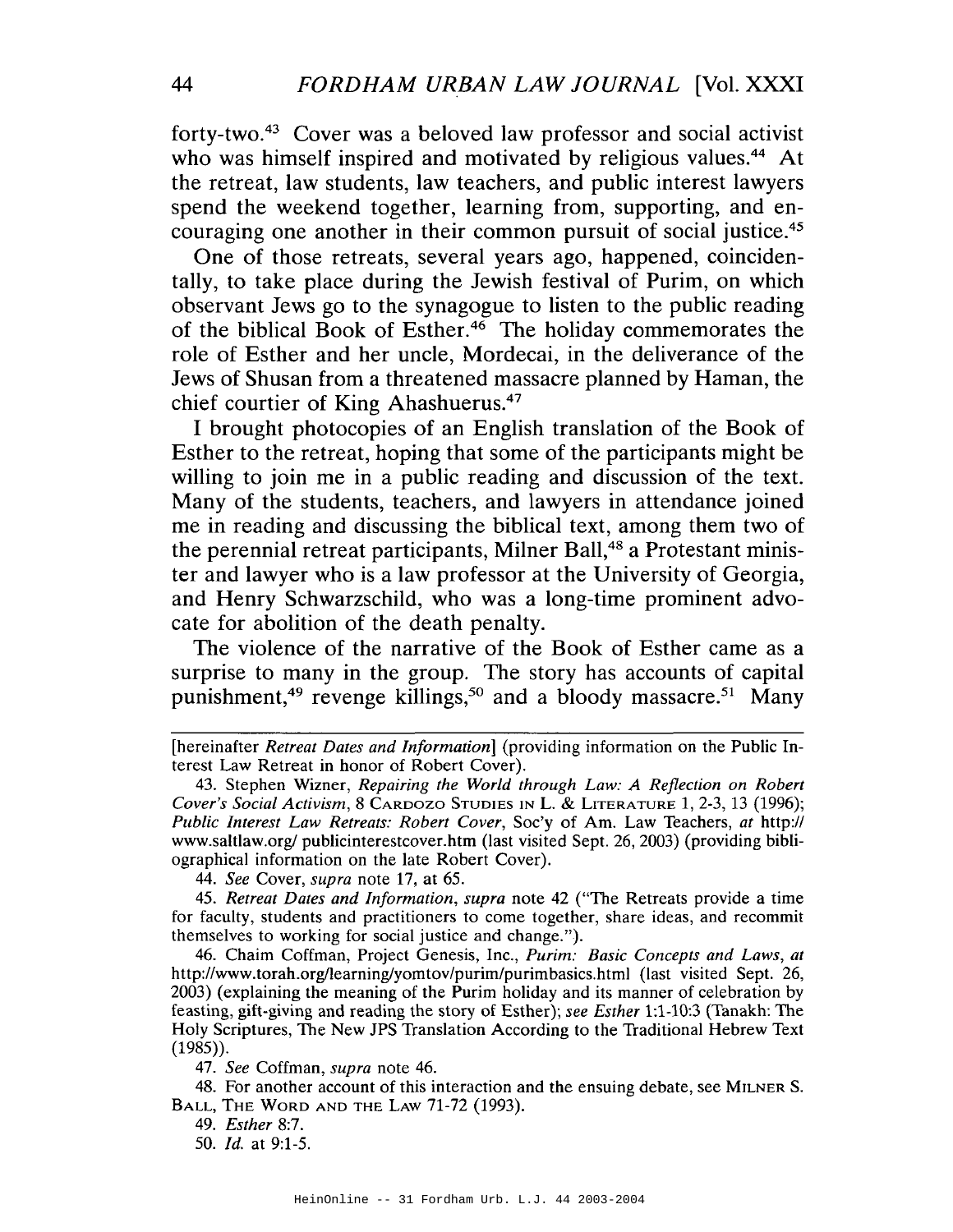were also offended by the portrayal of women, especially of two of the king's wives, Vashti and Esther.<sup>52</sup> Vashti, according to the story, is banished for refusing to dance before the king and his male courtiers,53 and Esther joins the king's harem at the direction of her uncle, Mordecai,54 where she employs her beauty and seductive powers to persuade the king to have Haman hung and to save the Jews.<sup>55</sup>

At the conclusion of the reading Henry Schwarzschild, in an outburst of prophetic outrage, denounced me for "luring" a group of "innocents" into reading this "terrible story," and passionately repudiated the violence and sexism of the biblical narrative. Milner Ball gently responded that Queen Esther, properly understood, should be seen as a "public interest lawyer", subordinating her own personal interests to her advocacy for her People, and that the violence of the story should be seen as a literary device and as incidental to the themes of advocacy and justice.<sup>56</sup>

Why do I recount this story? Because the exchange between Henry Schwarzschild and Milner Ball exemplifies a point I want to make about the problematic nature of biblical texts as sources of authority and inspiration for social justice lawyering. While it is certainly true that there is much in the Bible-and especially in the books of the prophets—that supports a claim that these foundational religious texts promote a vision of tolerance and social justice,57 there is also in those same texts a contradictory message, one that encourages religious and social particularism, nationalism, intolerance, and violence directed at those who are not members of the particular religious group.58

*54. See id.* at 2:5-20.

*55. Id.* at 7:1-10.

*56. See* BALL, *supra* note 48, at 71-72.

*<sup>51.</sup> Id.* at 9:5-16.

*<sup>52.</sup> See infra* notes 53-55 and accompanying text. *See generally* Brenda Smith, *Battering, Forgiveness and Redemption,* 12 AM. U. J. GENDER Soc. POL'y & L. 921, 945- 46 (2003) (explaining that the negative portrayal of women in the Bible is connected to incidents of domestic violence).

*<sup>53.</sup> Esther* 1:10-21. "If it please Your Majesty, let a royal *edict* be issued by you ... so that it cannot be abrogated, that Vashti shall never enter the presence of King Ahasuerus. And let Your Majesty bestow her royal state upon another who is more worthy than she." *Id.* at 1:19.

*<sup>57.</sup> See, e.g.,* Leyh, *supra* note 41, at 163-64 (examining Biblical passages supporting social justice and encouraging Christian lawyers to work toward such objectives with a sense of obligation, despite the fact that Biblical texts are no longer binding law).

<sup>58.</sup> *E.g., infra* notes 63-64 and accompanying text.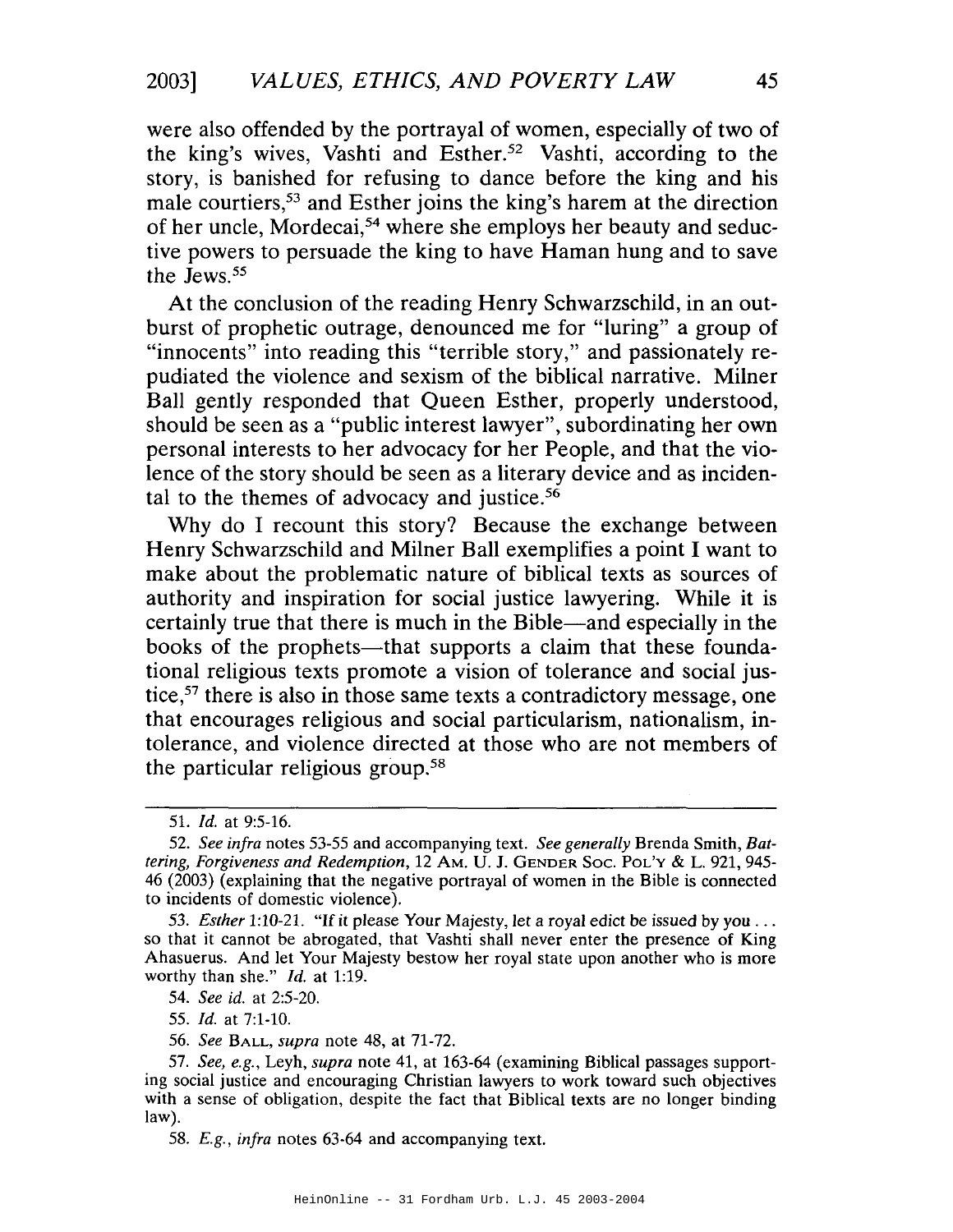#### **CONCLUSION**

In the *Mishnah*—a second century redaction of Jewish law—toward the end of the tractate known as *Pirke Aboth,* or the "Sayings of the Fathers," a man by the curious name of Ben Bag Bag, speaking of the Torah, is quoted as saying: "Turn it and turn it for all is in it. "59 While the point of Ben Bag Bag's words may have been that everything that one needs to know to lead a righteous life can be found in the Torah, the text invites an alternative reading. One can find in the Hebrew Bible support for almost any social or political conduct, including actions that are religiously particularistic and intolerant.<sup>60</sup> As Irving Howe has observed, "With enough wrenching one could find 'ancestors' in the Jewish past for almost any opinion. "61

While there is much in Jewish theology that can be read as requiring the pursuit of social justice as a religious obligation, there is also within Jewish theology, a contradictory message, one that encourages religious and cultural particularism and nationalism.62 Throughout the Bible the Israelites are portrayed as a special, "chosen," insular People.<sup>63</sup> They attack their enemies, they wage war, they seize land, they shun contact with followers of other religious traditions, they look out for their own. $64$  There is in Jewish religious tradition an emphasis on separateness, holiness, sacrifices,

61. IRVING HOWE, WORLD OF OUR FATHERS 623 (1976).

62. *E.g., infra* notes 63-64 and accompanying text.

*63. E.g., Deuteronomy* 7:6 (Tanakh: The Holy Scriptures, The New JPS Translation According to the Traditional Hebrew Text (1985» ("For you are a people consecrated to the LORD your God: of all the peoples on the earth the LORD your God chose you to be His treasured people."); *Psalms* 33:12 (Tanakh: The Holy Scriptures, The New JPS Translation According to the Traditional Hebrew Text (1985» ("Happy the nation whose God is the LORD, the people He has chosen to be His own.").

*64. E.g., Deuteronomy 20:16-18*

In the towns of the [other] peoples ... which the LORD your God is giving you as a heritage, you shall not let a soul remain alive. No, you must proscribe them . . . as the LORD your God has commanded you, lest they lead you into doing all the abhorrent things that they have done for their gods and you stand guilty before the LORD your God.

*Id.; Joshua* 8:1-29 (Tanakh: The Holy Scriptures, The New JPS Translation According to the Traditional Hebrew Text (1985» (describing how Joshua led Israel to siege and burn the city of Ai, slaughtering its people and impaling its king at the Lord's command); *Leviticus* 26:7 (Tanakh: The Holy Scriptures, The New JPS Translation According to the Traditional Hebrew Text (1985)) ("You shall give chase to your enemies, and they shall fall before you by the sword.").

*<sup>59.</sup> Mishneh Torah, Seder Nezikin, supra* note 4, at 5:22; *see also Pirke Aboth 5:25* (The Ethics of the Talmud: Sayings of the Fathers (1962».

*<sup>60.</sup> E.g., infra* note 64 and accompanying text.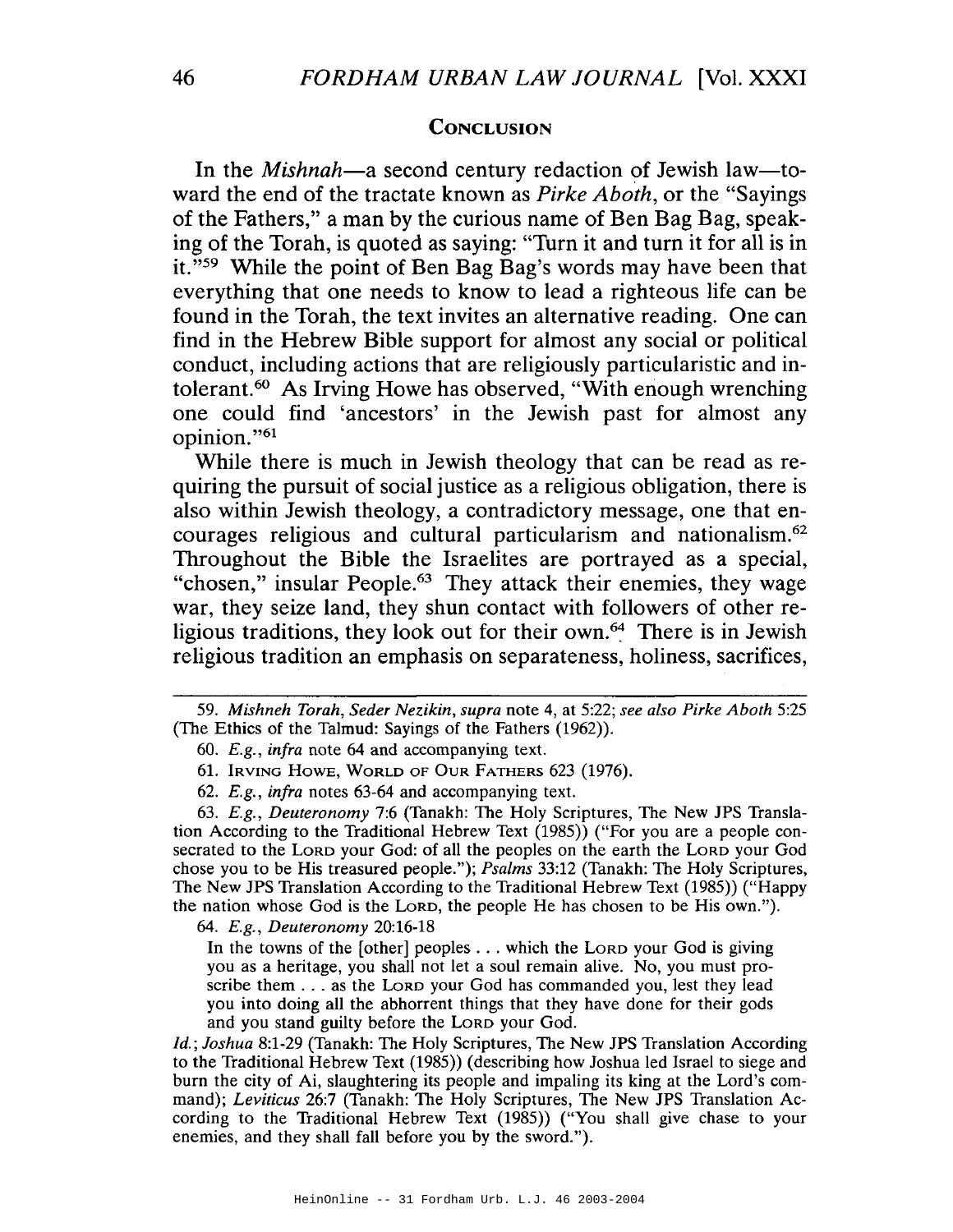Temple ritual, and many *mitzvot* (obligations) that deal only with matters of personal and ritual purity, and religious observance.<sup>65</sup>

But even more to the point, history is replete with instances of individuals, groups, and nations acting in violent and intolerant ways in the name of religion.<sup>66</sup> Murderous persecution and violence between Pagans and Christians,<sup>67</sup> Jews and Muslims,<sup>68</sup> Hindus and Muslims,<sup>69</sup> and among Muslims, Ba'hais, and Zoroastrians,70 all in the name of religion, have produced such historic injustices as the Crusades,<sup>71</sup> the Spanish Inquisition,<sup>72</sup> pogroms,<sup>73</sup> and, in our day, territorial occupation<sup>74</sup> and terrorism.<sup>75</sup>

As a liberal, social activist, Jewish lawyer, I choose to adopt those aspects of the religious tradition into which I was born that

*66. E.g., infra* notes 67-75 and accompanying text.

67. *See, e.g.,* David Keys, *Sculptures Depict Pagan Age That Ended in Violence,* THE INDEPENDENT (London), July 27,1990, *available at* LEXIS, News Library, Bglobe File (describing violent pagan-Christian conflicts known to have occurred circa AD 350 between a pagan state consisting of Britain and Gaul and the Christian Roman empire).

68. *E.g.,* Greg Myre, *3-Year Mideast Conflict Shapes Lives on Both Sides,* N.Y. TIMES, Sept. 29, 2003, at A3 (discussing effect of conflict between Palestinian Muslims and Isreali Jews on the lives of those in the region).

69. *E.g.,* Amy Waldman, *In Massacre ofHindus, A Grim Omen for All India,* N.Y. TIMES, Sept. 26, 2002, at A12 (reporting on an attack by Muslim gunmen at a Hindu cultural complex, evidencing persistent Muslim-Hindu conflict).

70. *See* Bill Samii, *Episonage, Religion, and Politics,* RFE/RL IRAN REPORT, June 21, 1999, Vol. 2, No. 25, (describing tensions in Iran between Muslim governing authorities and citizens of minority religious groups, such as the Zoroastrians and Bahais), *available at* http://www.rferl.orgliran-report/1999/06/25-210699.html.

*71. Crusades,* THE CATHOLIC ENCYCLOPEDIA VOL. IV (Kevin Knight ed., Online Edition 2003), *at* http://www.newadvent.org/cathen/04543c.htm (last visited October 15,2003).

72. *Inquisition,* THE CATHOLIC ENCYCLOPEDIA VOL. IV (Kevin Knight ed., Online Edition 2003), *at* http://www.newadvent.org/cathen/08026a.htm#IIB (last visited October 15, 2003).

*73. See, e.g.,* Mary Sibierski, *Poland's Jews Mourn Victims of* 1941 *Jedwabne Pogrom,* DEUTSCHE PRESSE-AoENTUR, July 6, 2001, (discussing commemorative services for the victims of the July 10, 1941 Jedwabne pogrom, a series of murders which were part of the overall Nazi plan to exterminate the Jews), *available at* LEXIS, News Library, Bglobe File.

*74. Iran Rejects US Accusations of Sponsoring Terror in West Bank Attacks,* FI-NANCIAL TIMES INFO., Apr. 3, 2002, (describing the tension and violence erupting out of competing Palistinian and Israeli land claims, with both sides citing to religion in support of their right of possession), *available at* LEXIS, News Library, Bglobe File.

*75. 1d.*

*<sup>65.</sup> E.g., Deuteronomy* 7:3-4 (forbidding interfaith marriages that could turn future generations "to worship other gods"); *Genesis* 17:10-13 (Tanakh: The Holy Scriptures, The New JPS Translation According to the Traditional Hebrew Text (1985)) (requiring circumcision of every Jewish male or male slave of a Jewish family as a sign of the covenant between the Jewish people and the Lord); *Leviticus* 11:1-47 (specifying dietary requirements for observant Jews).